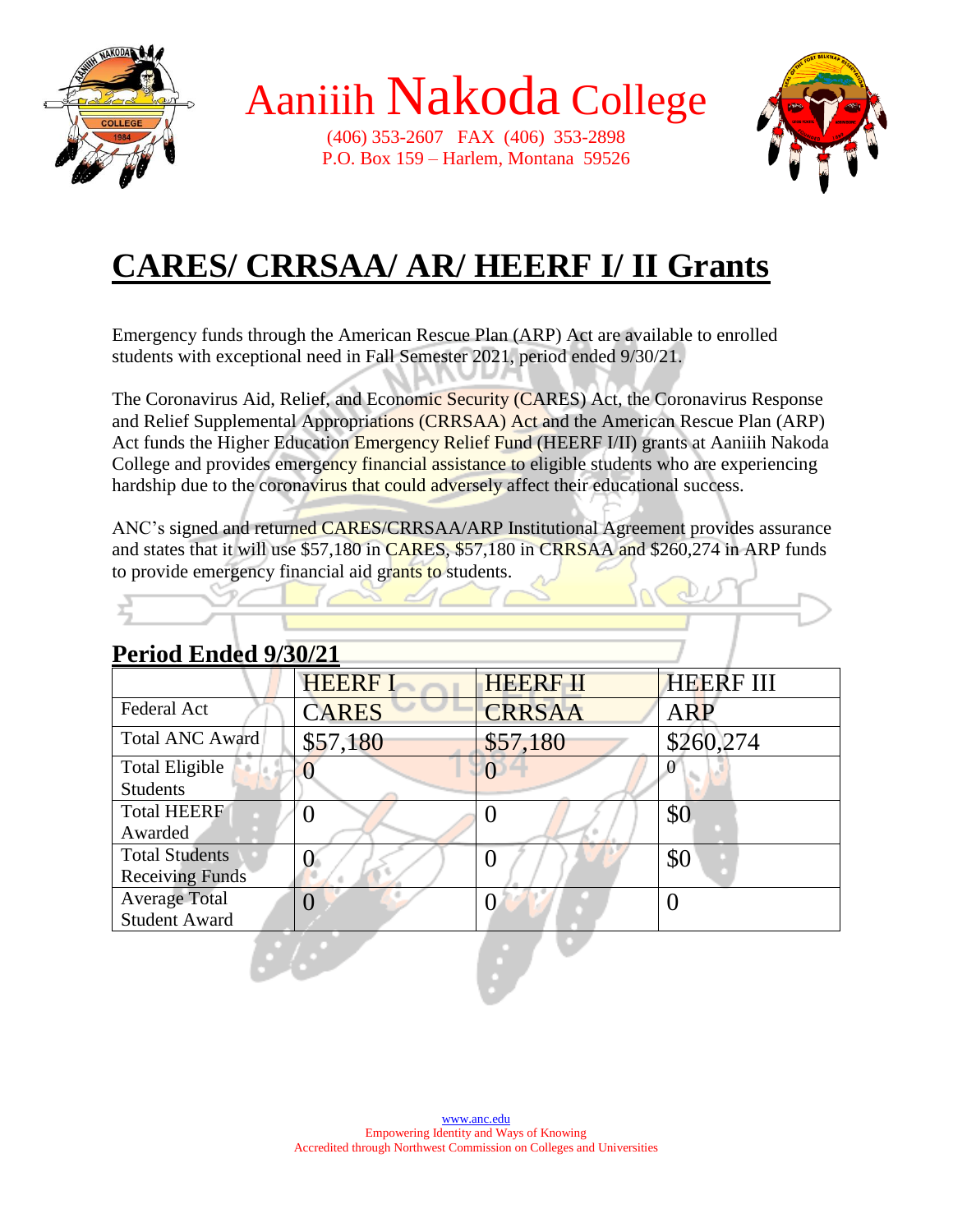

(406) 353-2607 FAX (406) 353-2898 P.O. Box 159 – Harlem, Montana 59526



#### **Period Ended 9/30/20**

|                        | <b>HEERF I</b> | <b>HEERF II</b> | <b>HEERF III</b> |
|------------------------|----------------|-----------------|------------------|
| Federal Act            | <b>CARES</b>   | <b>CRRSAA</b>   | ARP              |
| <b>Total ANC Award</b> | \$57,180       | \$57,180        | \$260,274        |
| <b>Total Eligible</b>  | 91             |                 |                  |
| <b>Students</b>        |                |                 |                  |
| <b>Total HEERF</b>     | \$18,432.70    |                 |                  |
| Awarded                |                |                 |                  |
| <b>Total Students</b>  | 55             |                 |                  |
| <b>Receiving Funds</b> |                |                 |                  |
| <b>Average Total</b>   | \$335          |                 |                  |
| <b>Student Award</b>   |                |                 |                  |

#### **Period Ended 12/31/20**

|                        | <b>HEERF1</b> | <b>HEERF II</b> | <b>HEERF III</b> |
|------------------------|---------------|-----------------|------------------|
| Federal Act            | <b>CARES</b>  | <b>CRRSAA</b>   | <b>ARP</b>       |
| <b>Total ANC Award</b> | \$57,180      | \$57,180        | \$260,274        |
| <b>Total Eligible</b>  | 102           |                 |                  |
| <b>Students</b>        |               |                 |                  |
| <b>Total HEERF</b>     | \$5,400       |                 |                  |
| Awarded                |               |                 |                  |
| <b>Total Students</b>  | 18            |                 |                  |
| <b>Receiving Funds</b> |               |                 |                  |
| Average Total          | \$300         |                 |                  |
| <b>Student Award</b>   |               |                 |                  |
|                        |               |                 |                  |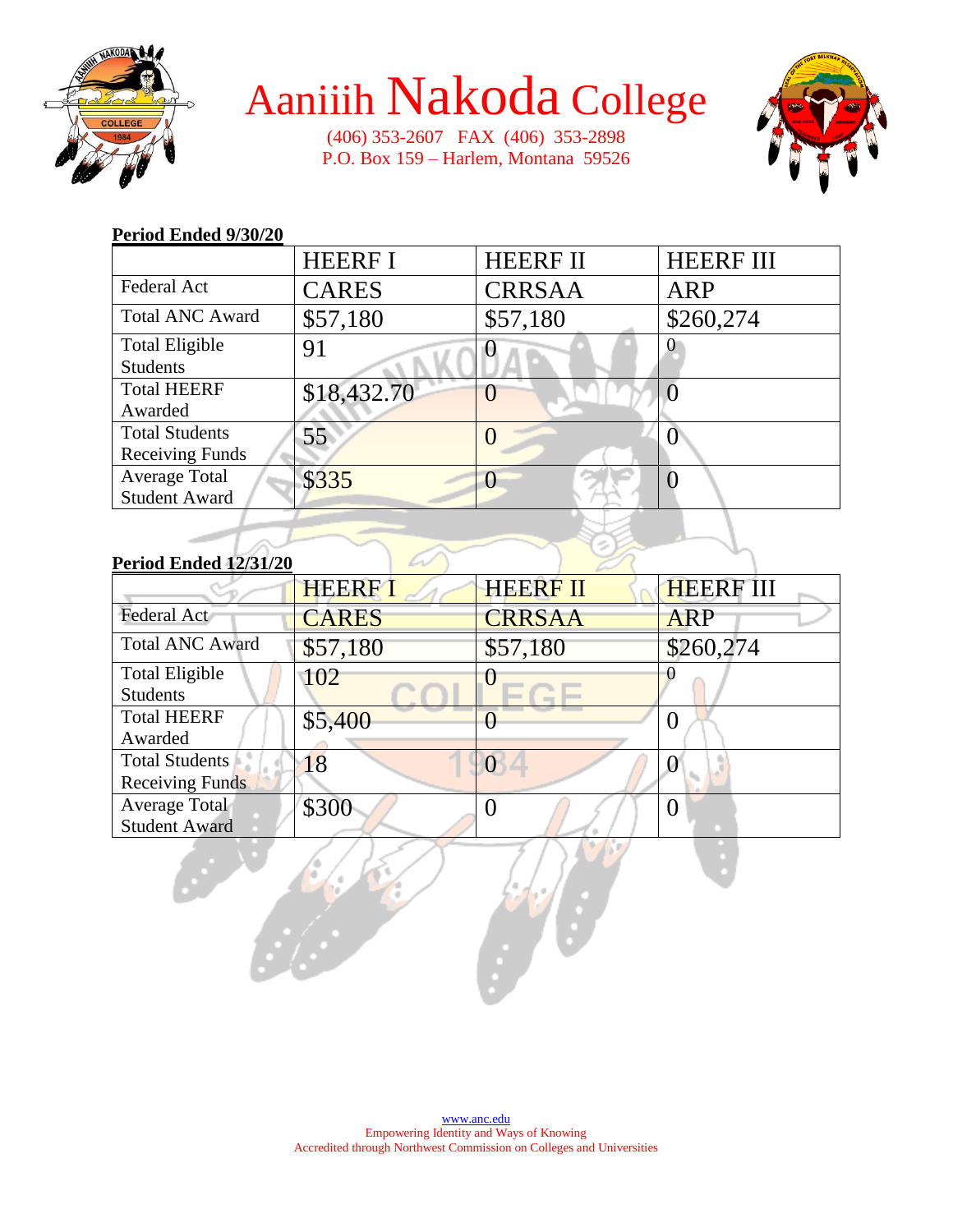

(406) 353-2607 FAX (406) 353-2898 P.O. Box 159 – Harlem, Montana 59526



#### **Period Ended 3/21/21**

|                        | <b>HEERF I</b> | <b>HEERF II</b> | <b>HEERF III</b> |
|------------------------|----------------|-----------------|------------------|
| <b>Federal Act</b>     | <b>CARES</b>   | <b>CRRSAA</b>   | ARP              |
| <b>Total ANC Award</b> | \$57,180       | \$57,180        | \$260,274        |
| <b>Total Eligible</b>  | 113            |                 |                  |
| <b>Students</b>        |                |                 |                  |
| <b>Total HEERF</b>     | \$8,600.00     |                 |                  |
| Awarded                |                |                 |                  |
| <b>Total Students</b>  | 18             |                 |                  |
| <b>Receiving Funds</b> |                |                 |                  |
| <b>Average Total</b>   | \$478          |                 |                  |
| <b>Student Award</b>   |                |                 |                  |

#### **Period Ended 6/30/21**

|                        | <b>HEERF1</b> | <b>HEERF II</b> | <b>HEERF III</b> |
|------------------------|---------------|-----------------|------------------|
| Federal Act            | <b>CARES</b>  | <b>CRRSAA</b>   | <b>ARP</b>       |
| <b>Total ANC Award</b> | \$57,180      | \$57,180        | \$260,274        |
| <b>Total Eligible</b>  | 113           |                 |                  |
| <b>Students</b>        |               |                 |                  |
| <b>Total HEERF</b>     | \$12,500.00   |                 |                  |
| Awarded                |               |                 |                  |
| <b>Total Students</b>  | 65            |                 |                  |
| <b>Receiving Funds</b> |               |                 |                  |
| Average Total          | \$192         |                 |                  |
| <b>Student Award</b>   |               |                 |                  |

#### **Eligibility for CARES/CRRSAA/ARP HEERF I, and II Funds:**

Students must be enrolled at Aaniiih Nakoda College for Fall Semester 2021.

Financial aid grants for students may be used for any component of the student's cost of attendance or for emergency costs that arise due to coronavirus, such as tuition, food, housing, health care (including mental health care) or child care.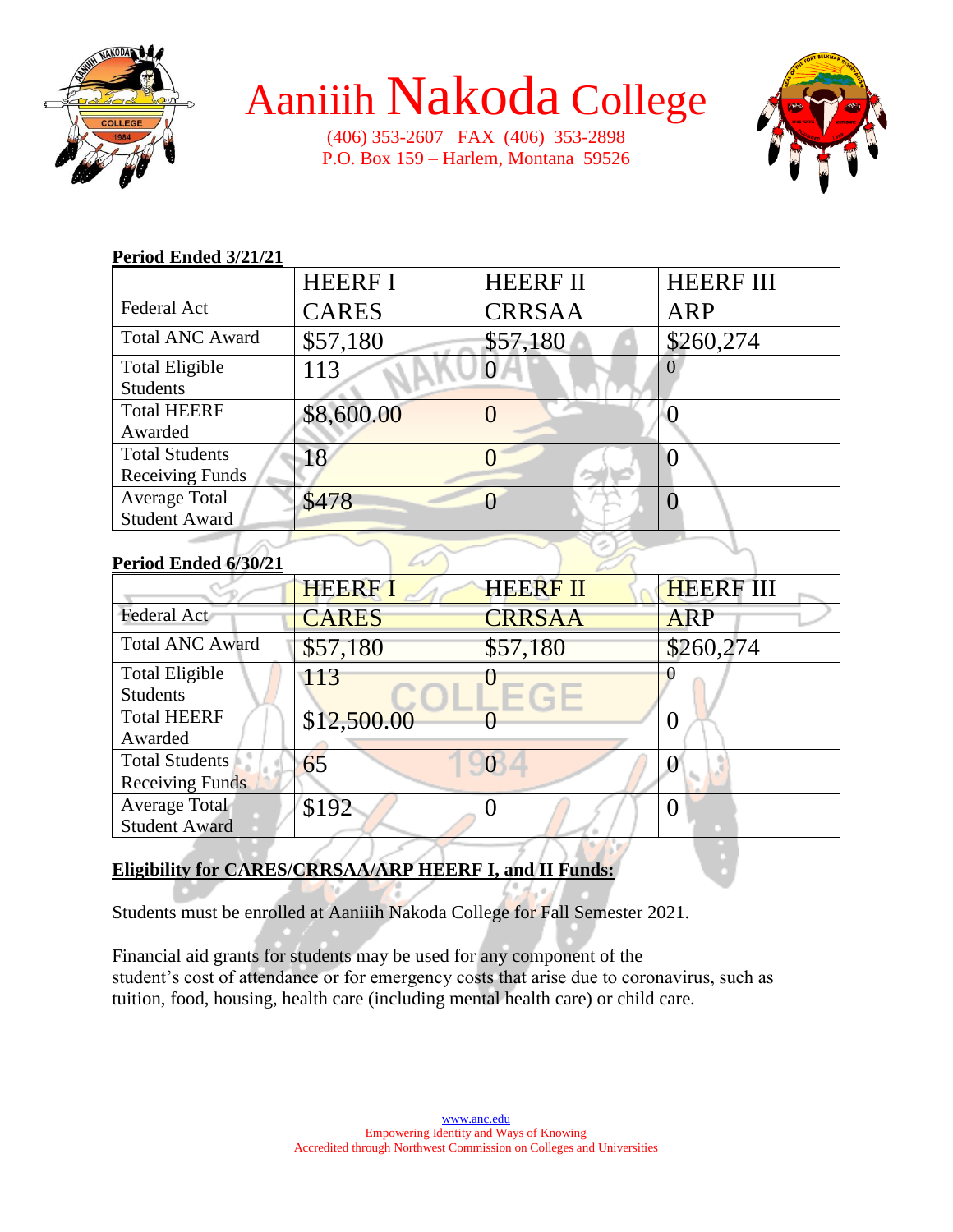

(406) 353-2607 FAX (406) 353-2898 P.O. Box 159 – Harlem, Montana 59526



CRRSAA requires that institutions prioritize students with exceptional need, such as students who receive Pell Grants, in awarding financial aid grants to students. However, students do not need to be only Pell recipients or students who are eligible for Pell grants. In addition, the CRRSAA explicitly provides that financial aid grants to students may be provided to students exclusively enrolled in distance education. Institutions may not (1) condition the receipt of financial aid grants to students on continued or future enrollment in the institution, (2) use the financial aid grants to satisfy a student's outstanding account balance, unless it has obtained the student's written (or electronic), affirmative consent, or (3) require such consent as a condition of receipt of or eligibility for the financial aid grant. 2 Institutions should carefully document how they prioritize students with exceptional need in distributing financial aid grants to students, as the Department intends to establish reporting requirements regarding the distribution of financial aid grants to students consistent with section 314(e) of CRRSAA.

Eligibility for funds will be established by the Financial Aid Office and students enrolled this semester may apply for the awards by contacting the Financial Aid office or Student Support Services. Funding is not guaranteed to all students that apply.



### Changes to your Family's Financial Situation

If you or your family's financial situation has changed significantly from what is reflected on your federal income tax return (for example, if you've lost a job or otherwise experienced a drop in income), you *may* be eligible to have your financial aid adjusted. If this applies to you please contact the Financial Aid Office at 406-353-2607, located in Nakoda Hall, to discuss how your current financial situation has changed.